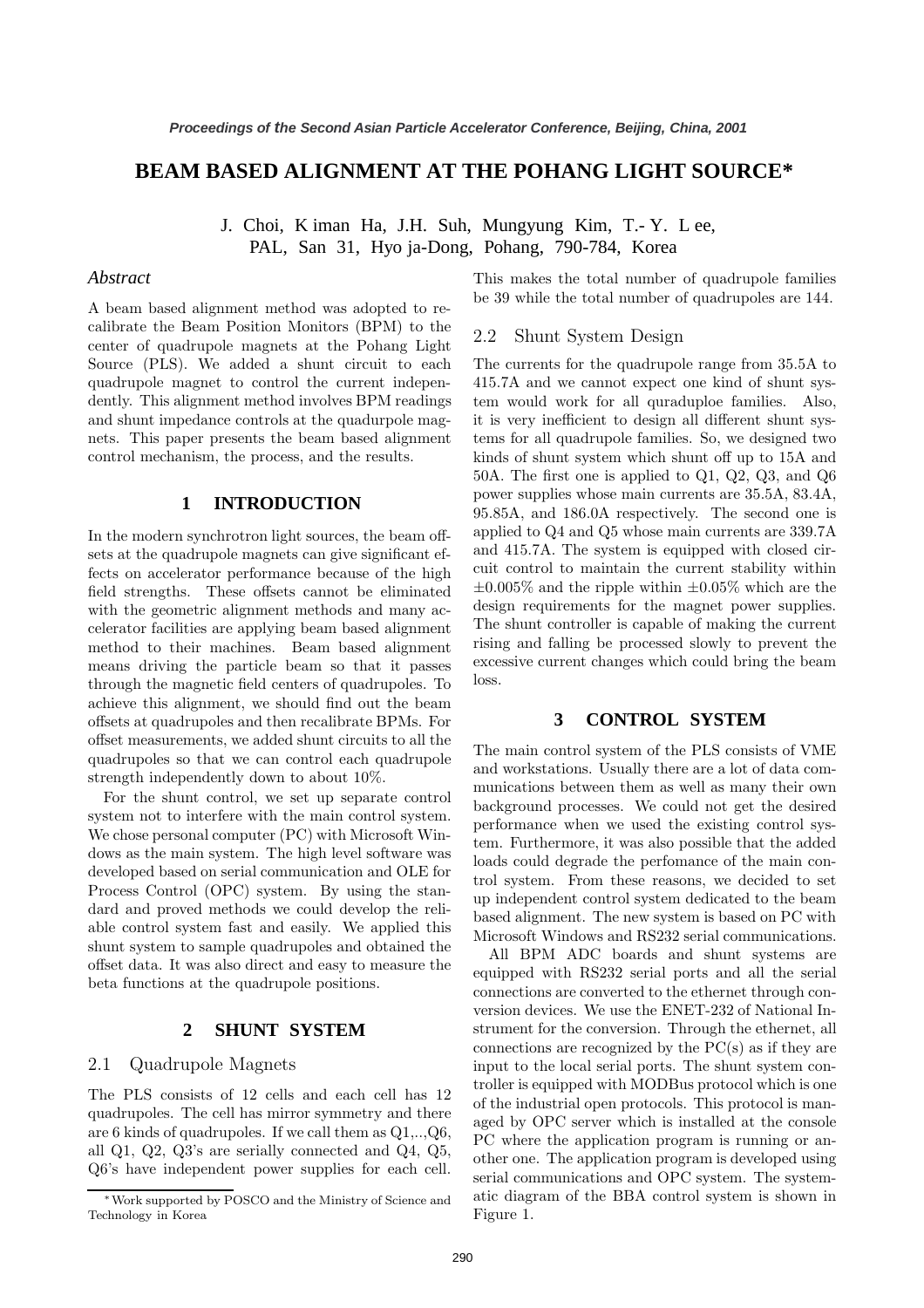

Figure 1: Layout of the BBA control system.

## **4 BEAM BASED ALIGNMENT**

#### 4.1 Theory

In storage ring, if there is a kick variation  $\Delta\theta$  at the position s the position variation at  $s'$  can be expressed as

$$
\Delta z(s') = \frac{\sqrt{\beta(s)\beta(s')}}{2\sin\pi\nu} \Delta\theta\cos(|\psi(s) - \psi(s')| - \pi\nu), \tag{1}
$$

where z denotes the horizontal or vertical position and  $\beta$ ,  $\psi$ , and  $\nu$  are corresponding beta function, phase, and tune. If the beam passes a quadrupole with an offset, the kick to the beam is changed when the quadrupole current is changed. If we denote the offset by  $\xi$  the kick variation at the quadrupole can be expressed as

$$
\Delta \theta = \xi \Delta k L \tag{2}
$$

Here,  $\Delta k$  and L are the field gradient change and the length of the quadrupole. Different from the case when the field strength of a corrector magnet is changed, when we change that of the quadrupole the twiss parameters also change and the Equation 1 does not hold exactly. However, if we reasonably assume that the offsets are small enough, we can combine Equations 1 and 2 to get

$$
\Delta z_j = \left[ \frac{\sqrt{\beta_i \beta_j} \Delta k_i L_i}{2 \sin \pi \nu} \cos(|\psi_i - \psi_j| - \pi \nu) \right] \xi_i.
$$
 (3)

Here we use the subscripts  $i$  and  $j$  instead of  $s$  and  $s'$ . The  $i$  represents the  $i$ <sup>th</sup> quadrupole and  $j$  represents the jth BPM.

#### 4.2 Measurements

If we express Equation 3 as

$$
\Delta z_j = M_{ji} \xi_i,\tag{4}
$$

we can find the offsets,  $\xi$ 's, by measuring the position changes  $\Delta z$ 's and matrix  $M_{ij}$ , and using a non-square matrix inversion algorithm. However, this process will give the reliable result only under the assumption that all BPMs are working equally well. Even though we carefully eliminated a number of unbelievable BPMs in the measuring process, still there is a possibility that some BPMs could work abnormally at some specific measurements. So, we obtained the offsets by directly comparing the measured orbit distortions with the simulated ones using the assumed offsets. The measured orbit distortions are direct BPM reading variations due to the quadrupole field strength variations. The measurements were made using 8 quadrupoles located at cell 9 and 10. And the shunt currents were chosen to be about 1% of the original current.

Unfortunately, the PLS is not equipped with dedicated devices to measure the twiss parameters and we should rely on the response matrices. We adopted Singular Value Decomposition (SVD) method[1] to obtain them from the response matrices.



Figure 2: Beta values at horizontal plane.



Figure 3: Beta values at vertical plane.

This method gives the beta and phase values at the BPMs and the correctors. However, the response matrices themselves can be influenced by the unidentified malfunctions of some BPMs and SVD method itself gives only the approximate solution with a certain arbitrariness. For the beta functions at quadrupoles, we can directly measure them by observing the tune shifts when the currents are shunt off. That is, applying the relation  $\Delta \nu = -\frac{1}{4\pi} \beta \Delta k L$ , we can obtain the beta values. We found that theses values are closer to